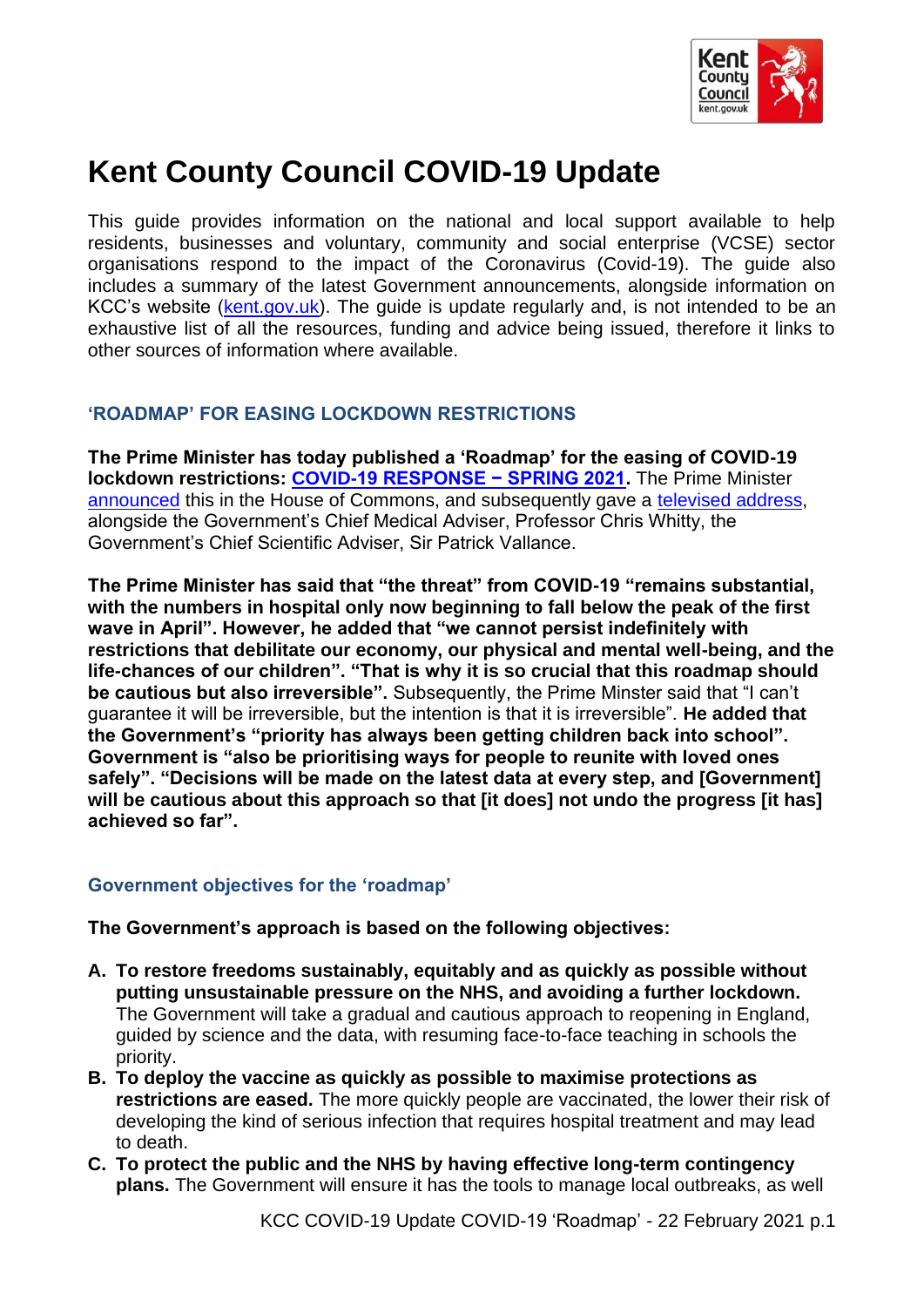as the means quickly and effectively to combat dangerous new Variants of Concern, both domestically and at the border, in close partnership with the Devolved Administrations.

**D. To plan and deliver a national recovery.** As the country recovers from the crisis, the Government is committed to building back better, supporting the key public services on which citizens and businesses depend, and working with global partners as the disease moves from a pandemic to an endemic state.

**SAGE, the Government's Scientific Advisory Group for Emergencies, has [published](https://assets.publishing.service.gov.uk/government/uploads/system/uploads/attachment_data/file/963414/S1130_SPI-M_Summary_of_Modelling_on_Roadmap_Scenarios.pdf) the advice they have given to the Government ahead of today's announcement. "This has been published so that the public can see the evidence which has informed the design of the roadmap".**

**The regulations underpinning the 'Roadmap' will be voted on by MPs in due course.**

# **The 'roadmap' outlines four steps for easing restrictions.**

**The easing the lockdown will be carried out in "stages". The "roadmap sets out indicative, "no earlier than" dates for the steps which are five weeks apart.** The purpose of the five-week interval is to measure the whether the measures are working. This is on the advice of the Chief Medical Officer, who has said that "we cannot measure this in less than four weeks". These dates are" dependent "on the data and are subject to change if the four tests are not met". **The four Steps are detailed [here.](#page-3-0)**

**The Prime Minister has said that as the "level of infection is broadly similar across Britain", restrictions will be eased step-by-step across the whole of England at the same time**. **There will be no regional or local approach.** The Prime Minister has said that Government "cannot rule out imposing restrictions a local and regional level".

## **Before proceeding to the next step, the Government will examine the data to assess the impact of previous easements.**

**This assessment will be based on [four tests,](https://www.gov.uk/government/news/prime-minister-to-publish-roadmap-for-cautiously-easing-covid-restrictions) which are as follows:**

- **1. The vaccine deployment programme continues successfully.**
- **2. Evidence shows vaccines are sufficiently effective in reducing hospitalisations and deaths in those vaccinated.**
- **3. Infection rates do not risk a surge in hospitalisations which would put unsustainable pressure on the NHS.**
- **4. Our assessment of the risks is not fundamentally changed by new Variants of Concern.**

The 'roadmap' also seeks to balance between social and economic impacts, whilst preserving the health and safety of the country. As such, the 'roadmap' contains detailed economic and public health justifications for each measure.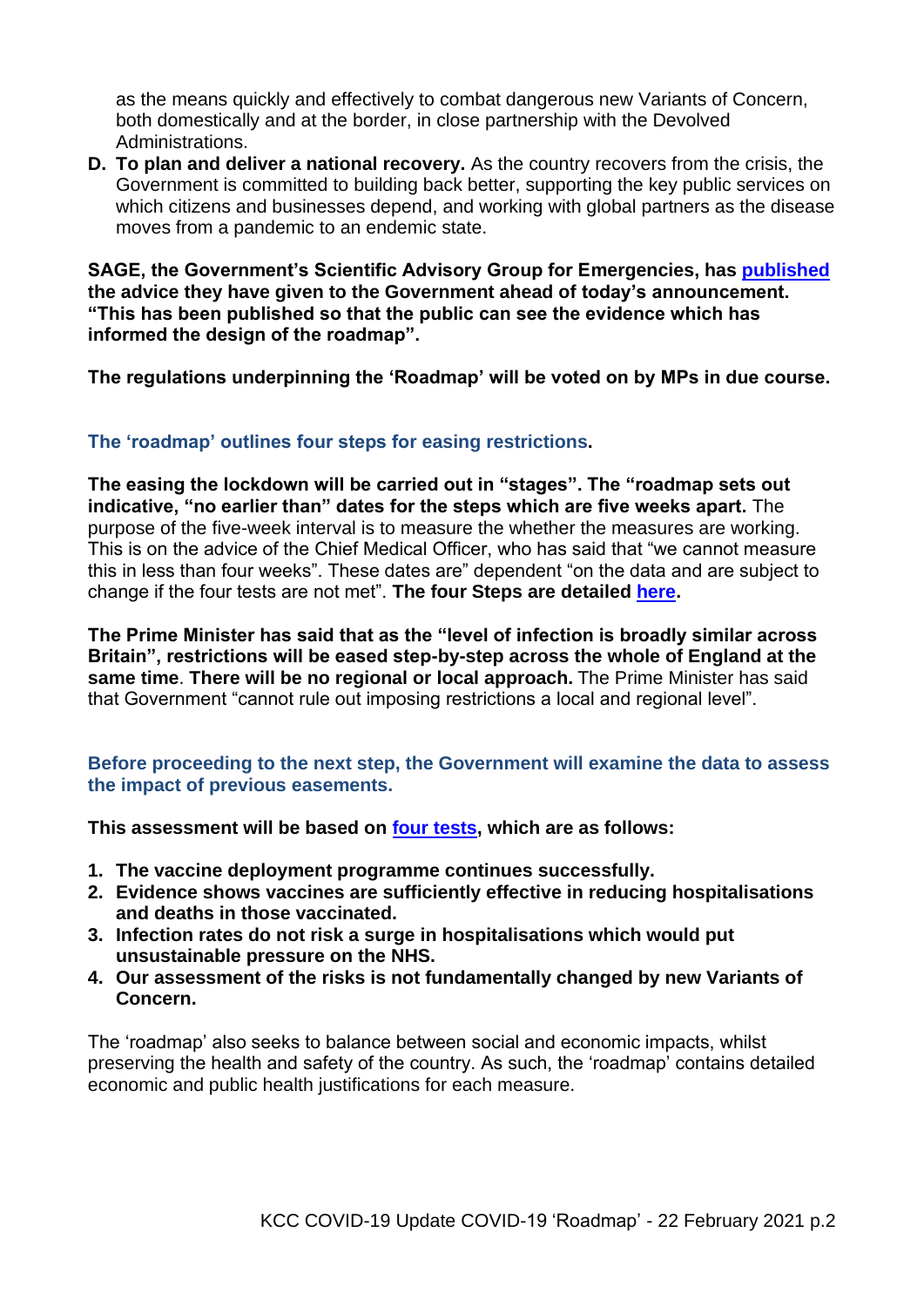### **Vaccination programme**

#### **The Government has been reviewing the data on infections and the effect of the vaccine on the virus.**

The Prime Minister has [said](https://www.gov.uk/government/speeches/pm-statement-to-the-house-of-commons-on-roadmap-for-easing-lockdown-restrictions-in-england-22-february-2021) that "the vaccination programme has dramatically changed the odds in our favour and it is on that basis that we can now proceed".

At the weekend the Government announced that its new target is for all adults over 50, and younger people with underlying health conditions (the top nine priority groups), to have been offered their first COVID-19 vaccination by 15 April, and all adults by 31 July. The previous target was to offer all adults the first dose by September. The Joint Committee on Vaccination and Immunisation (JCVI) has yet to announce the order of priority for under-50s. The Prime Minister has said that he wants the vaccine rollout to "go further and faster" and to give vulnerable people protection "sooner". A faster rollout could also further speed up the easing of lockdown restrictions.

The Health Secretary has also announced that one in three adults in the UK have now had their first COVID-19 vaccine. The Health Secretary said that while hospital admissions are falling, the number of people in hospital with COVID-19 is still "far too high" at around 18,000. For this reason, social distancing will remain in place for the time being along with the wearing of facemasks, and the instruction that people should work from home if possible.

It has been reported that Scientists from the University of Edinburgh, the University of Strathclyde and Public Health Scotland, have concluded that four weeks after a person has received a first dose of either the Pfizer/BioNTech vaccine or the University of Oxford and AstraZeneca vaccine, the risk of hospital admission from COVID-19 was reduced by up to 85% and 94%, respectively.

Public Health England (PHE) have published a [report](https://assets.publishing.service.gov.uk/government/uploads/system/uploads/attachment_data/file/963532/COVID-19_vaccine_effectiveness_surveillance_report_February_2021_FINAL.pdf) on their monitoring of the early impact and effectiveness of COVID-19 vaccination in England. PHE has also [published](https://www.gov.uk/government/news/first-real-world-uk-data-shows-pfizer-biontech-vaccine-provides-high-levels-of-protection-from-the-first-dose) the first independent analysis in the UK which shows the Pfizer-BioNTech vaccine is effective against COVID-19 from the first dose. PHE is also monitoring the real-world impact of the AstraZeneca vaccine and will publish these findings in due course – but early signals in the data suggest it's providing good levels of protection from the first dose.

Health Secretary has said that ["early evidence"](https://www.gov.uk/government/statistics/react-1-study-of-coronavirus-transmission-february-2021-final-results/react-1-real-time-assessment-of-community-transmission-of-coronavirus-covid-19-in-february-2021) suggests "that there's a reduction in transmission for those who" are vaccinated.

## **Testing**

Government will combine vaccines with the "continued expansion of rapid testing", and will also "extend the provision of free test kits for workplaces until the end of June, and families, small businesses and the self-employed can collect those tests from local testing sites".

Next month Government "will publish an updated plan for responding to local outbreaks, with a range of measures to address variants of concern, including surge PCR testing and enhanced contact tracing".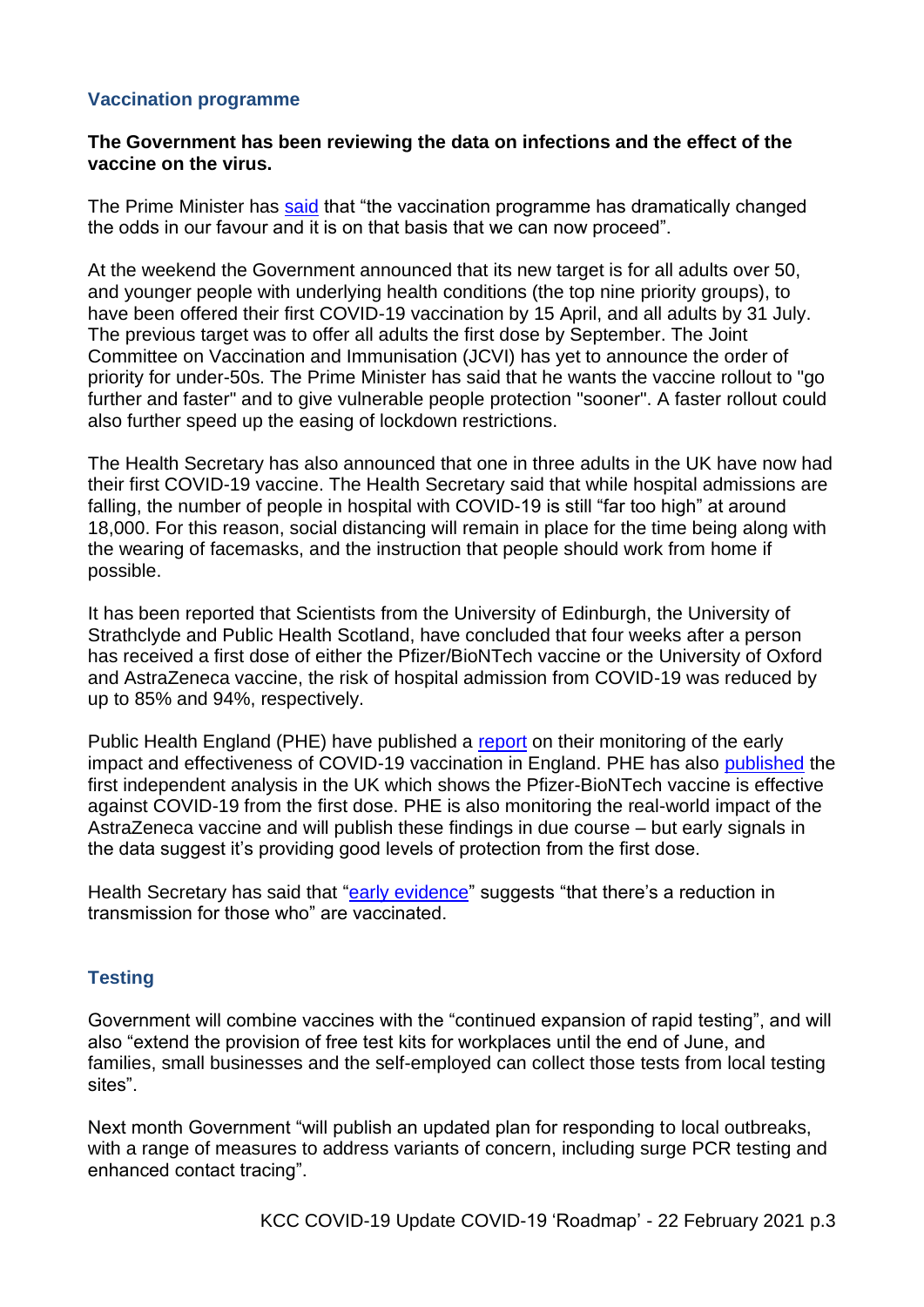## **Financial support packages**

The Prime Minister has said "for the duration of the pandemic, the Government will continue to do whatever it takes to protect jobs and livelihoods across the UK". The Chancellor will set out further details in the Budget on Wednesday, 3 March.

# <span id="page-3-0"></span>**THE FOUR STEPS FOR EASING RESTRICTIONS**

## **Behaviours**

As restrictions are lifted, the Government has emphasised the importance that everyone continues "the good habits that reduce transmission: remembering 'hands, face, space' and letting fresh air in, getting a test on the first sign of symptoms and self-isolating if it is positive", and that "it is safer to meet outdoors and to avoid large gatherings". Businesses must also continue to take necessary precautions as restrictions ease. Government add that they "will continue to monitor existing enforcement powers and modify them if necessary. The police and

local authorities are able to take action against people who break the law and apply sanctions, for those businesses that are not operating safely".

#### **STEP 1**

**Government have said that as the four tests are currently being met, Step 1 will proceed from 8 March**. The reasonng is that by 8 March, the top four priority cohorts for vaccinations - as determined by the Joint Committee on Vaccination and Immunisation (JCVI) will have received a degree of immunity, three weeks after being offered their first dose.

| <b>From</b>     | All schools and Further Education settings will reopen.<br>$\bullet$                                                                                                                                                                                                                                                                                                                                                  |
|-----------------|-----------------------------------------------------------------------------------------------------------------------------------------------------------------------------------------------------------------------------------------------------------------------------------------------------------------------------------------------------------------------------------------------------------------------|
| <b>Monday 8</b> | Breakfast clubs will resume.<br>$\circ$                                                                                                                                                                                                                                                                                                                                                                               |
| <b>March</b>    | Under-18 sport can take place at school as part of educational<br>$\circ$                                                                                                                                                                                                                                                                                                                                             |
|                 | provision, or as part of wraparound care, but should not otherwise                                                                                                                                                                                                                                                                                                                                                    |
|                 | take place at this time.                                                                                                                                                                                                                                                                                                                                                                                              |
|                 |                                                                                                                                                                                                                                                                                                                                                                                                                       |
|                 | <b>Students on practical Higher Education courses at English</b><br>$\bullet$<br>universities who would be unable to complete their courses if they<br>did not return to take part in practical teaching, access specialist<br>facilities, or complete assessments can return. Research labs and                                                                                                                      |
|                 | libraries can be kept open if needed.                                                                                                                                                                                                                                                                                                                                                                                 |
|                 | For those Higher Education students that do not need to take part in<br>$\bullet$<br>practical teaching, and do not require access to specialist facilities or<br>equipment as part of their studies, the Government will review, by the<br>end of the Easter holidays, the options for timing of the return of these<br>students. Students and institutions will be given a week's notice ahead<br>of any reopening. |
|                 | Testing for secondary school and college pupils:<br>$\circ$                                                                                                                                                                                                                                                                                                                                                           |
|                 | o Primary school staff will continue to take 2 rapid COVID-19 tests<br>each week at home.                                                                                                                                                                                                                                                                                                                             |
|                 | All secondary school and college students will take three COVID-<br>$\circ$                                                                                                                                                                                                                                                                                                                                           |
|                 | KCC COVID-19 Update COVID-19 'Roadmap' - 22 February 2021 p.4                                                                                                                                                                                                                                                                                                                                                         |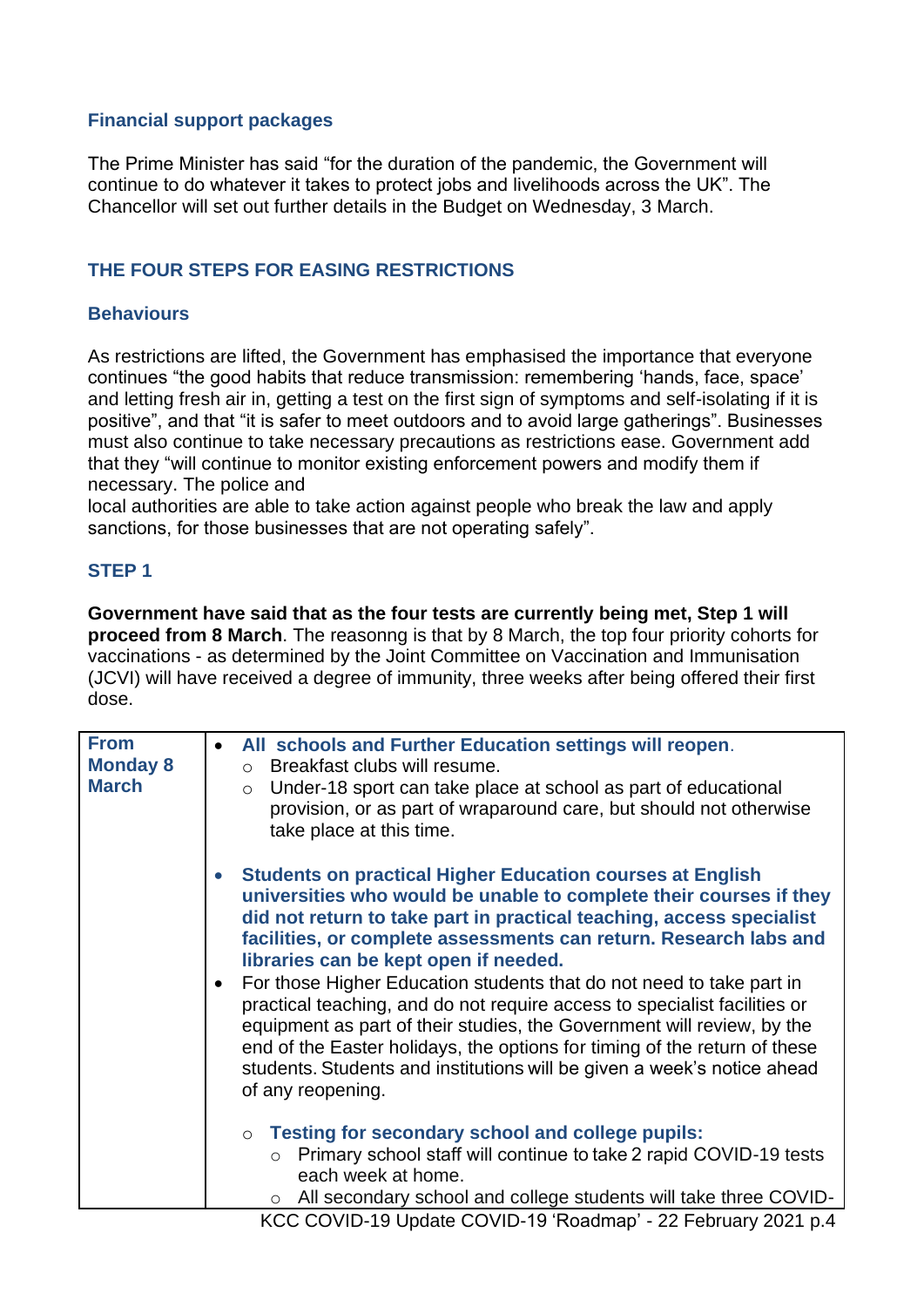| 19 tests as they return to the classroom from the 8 March at<br>existing school testing facilities. Schools and colleges will have<br>discretion on how to test students over that week to enable their<br>return to the classroom. After the initial programme of three tests<br>in school or college, students will be provided with 2 rapid tests<br>to use each week at home<br>Secondary school and college staff will also be provided with 2<br>$\circ$<br>tests to use each week at home<br>Twice weekly testing will continue to be available for all university<br>$\circ$<br>students on campus                                                                                                                                                                             |
|----------------------------------------------------------------------------------------------------------------------------------------------------------------------------------------------------------------------------------------------------------------------------------------------------------------------------------------------------------------------------------------------------------------------------------------------------------------------------------------------------------------------------------------------------------------------------------------------------------------------------------------------------------------------------------------------------------------------------------------------------------------------------------------|
| <b>Further information</b>                                                                                                                                                                                                                                                                                                                                                                                                                                                                                                                                                                                                                                                                                                                                                             |
| ○ Face coverings for secondary school and college pupils: The<br>Government recommends that the use of face coverings in Higher<br>Education, Further Education and secondary schools is extended for<br>a limited period to all indoor environments - including classrooms -<br>unless 2m social distancing can be maintained. Face coverings are<br>now also recommended in early years and primary schools for staff<br>and adult visitors in situations where social distancing between<br>adults is not possible, for example, when moving around in corridors<br>and communal areas.                                                                                                                                                                                             |
| Two people will be allowed to meet in an outdoor public space,<br>such as a park, without having to do so for exercise. The Prime Minister<br>has characterised this as being able to meet for a "coffee or a picnic in<br>a park". The "Stay at Home' restriction will continue but it will be<br>amended so that people can leave home for recreation as well as<br>exercise outdoors - with their own household, support or childcare<br>bubble, or with one person from another household. Social distancing<br>and other safe behaviours should be followed. Government have said<br>that "Outdoor settings are known to be lower risk than indoor, so<br>outdoor activities will be opened earlier than indoor ones".                                                            |
| Care home residents will be able to be visited indoors by a single,<br>$\bullet$<br>named individual. The person nominated will remain unchanged while<br>this step is in place. There will be discretion for care homes to allow<br>more than one named visitor in exceptional circumstances. The scheme<br>will allow a single visitor to hold hands indoors with their relative or<br>contact in a care home, and make repeat visits under carefully designed<br>conditions to keep residents, staff and visitors safe. The named<br>individual will be required to have a lateral flow test beforehand, wear<br>PPE during the visit and avoid close contact. Home testing of single,<br>named visitors will not be allowed during the start of the scheme but will<br>be reviewed |
| Vaccination is not mandatory and will not be a condition of visiting.<br>Visiting will be suspended during local outbreaks in individual homes.<br>Further guidance will be published before the launch of the single,<br>named visitor scheme.                                                                                                                                                                                                                                                                                                                                                                                                                                                                                                                                        |
| Outdoor, pod and screen visits will be able to continue in line with the                                                                                                                                                                                                                                                                                                                                                                                                                                                                                                                                                                                                                                                                                                               |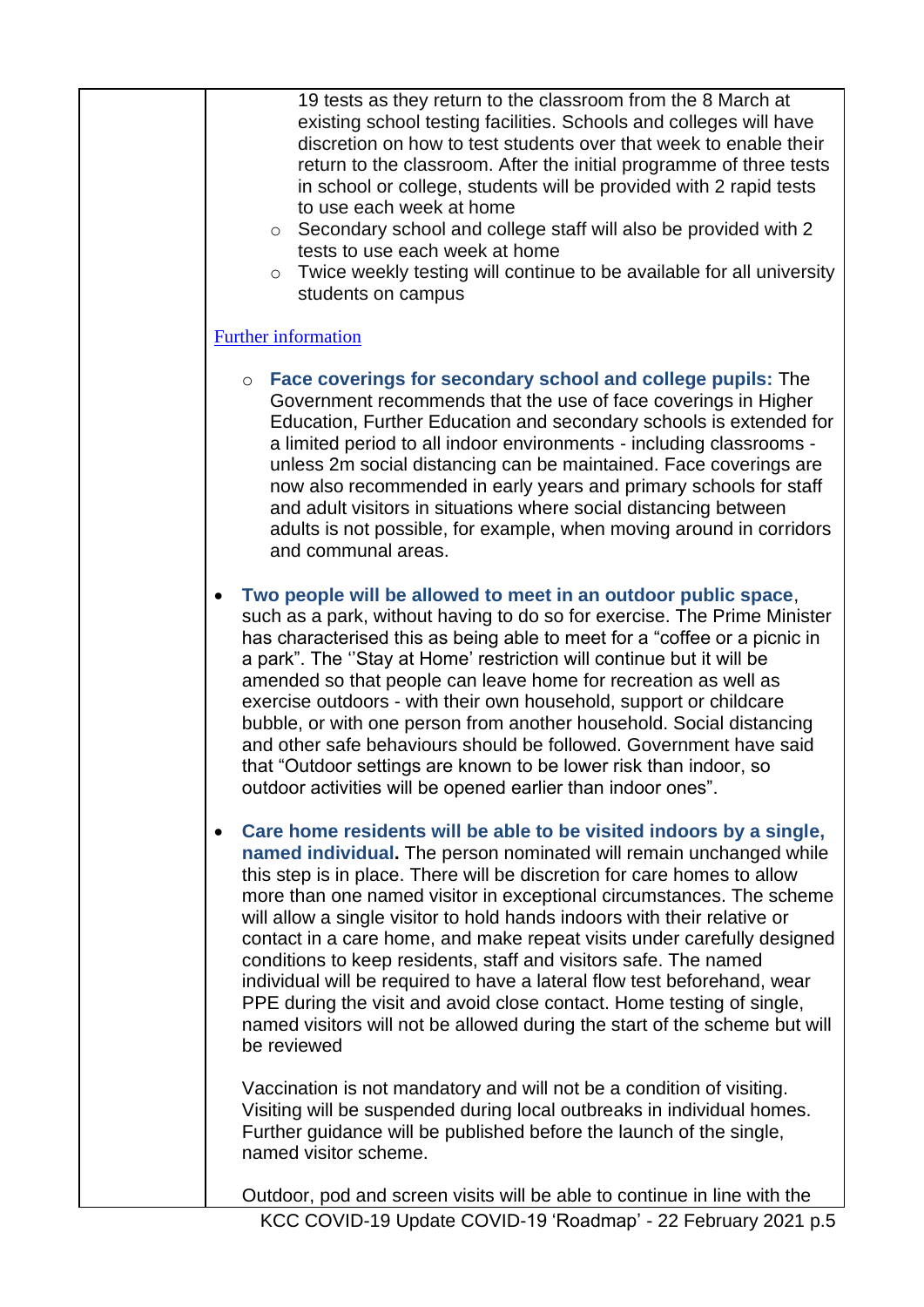|                            | published guidance which has been in place during lockdown, meaning<br>there will be chances for residents to see more than just the one person<br>they nominate.<br><b>Further information</b><br>Wrap around childcare Wraparound childcare (including<br>$\bullet$<br>childminders) and other children's activities can restart for all<br>children where it is needed to enable parents or carers to work, seek<br>work, attend education, seek medical care or attend a support group.<br>Vulnerable children can attend these settings regardless of<br>circumstance.<br>The Clinically Extremely Vulnerable have been advised to shield<br>$\bullet$<br>until the end of March<br><b>Regulations will be amended to allow COVID-secure campaigning</b><br>$\bullet$<br>for local elections. The Government will be publishing further guidance<br>for candidates, their agents and political parties on campaigning in the |
|----------------------------|-----------------------------------------------------------------------------------------------------------------------------------------------------------------------------------------------------------------------------------------------------------------------------------------------------------------------------------------------------------------------------------------------------------------------------------------------------------------------------------------------------------------------------------------------------------------------------------------------------------------------------------------------------------------------------------------------------------------------------------------------------------------------------------------------------------------------------------------------------------------------------------------------------------------------------------|
|                            | elections in due course, and will be engaging with the Parliamentary<br>Parties Panel on this guidance shortly to ensure the views of political<br>parties are taken into account.                                                                                                                                                                                                                                                                                                                                                                                                                                                                                                                                                                                                                                                                                                                                                |
|                            | As has been the case up until now, people can leave home for<br>$\bullet$<br>work if they cannot work from home and to escape illness, injury<br>or risk of harm, including domestic abuse.                                                                                                                                                                                                                                                                                                                                                                                                                                                                                                                                                                                                                                                                                                                                       |
| <b>From</b>                | Three weeks later, when schools break up for Easter:                                                                                                                                                                                                                                                                                                                                                                                                                                                                                                                                                                                                                                                                                                                                                                                                                                                                              |
| Monday, 29<br><b>March</b> | The 'Stay at home' guidance will be lifted. However, "for many<br>$\bullet$<br>lockdown restrictions will remain. People should continue to work<br>from home where they can, and minimise all travel, wherever<br>possible".                                                                                                                                                                                                                                                                                                                                                                                                                                                                                                                                                                                                                                                                                                     |
|                            | People will be able to meet outside in groups up to a maximum of<br>6 people (the Rule of 6) or with one other household. People from<br>different households will still need to socially distance from each other.<br>This will apply in all outdoor settings, including private gardens. Those<br>eligible to form a support bubble will still be able to do so, enabling<br>close contact for many of those in most need of support, and will<br>continue to be counted as part of the same household. Guidance will<br>set out how people can see others safely.                                                                                                                                                                                                                                                                                                                                                              |
|                            | Professor John Edmunds, an epidemiologist who sits on Scientific<br>Advisory Group for Emergencies (Sage), said, on 21 February, that<br>"mixing outside is pretty safe". While, the Vaccines Minister has said<br>that "Outdoor is safer and therefore we prioritise versus indoor". He<br>added that "Outdoors is the priority because it's where the transmission<br>rates are much, much, much lower".                                                                                                                                                                                                                                                                                                                                                                                                                                                                                                                        |
|                            | Outdoor sports facilities will reopen, such as tennis or basketball                                                                                                                                                                                                                                                                                                                                                                                                                                                                                                                                                                                                                                                                                                                                                                                                                                                               |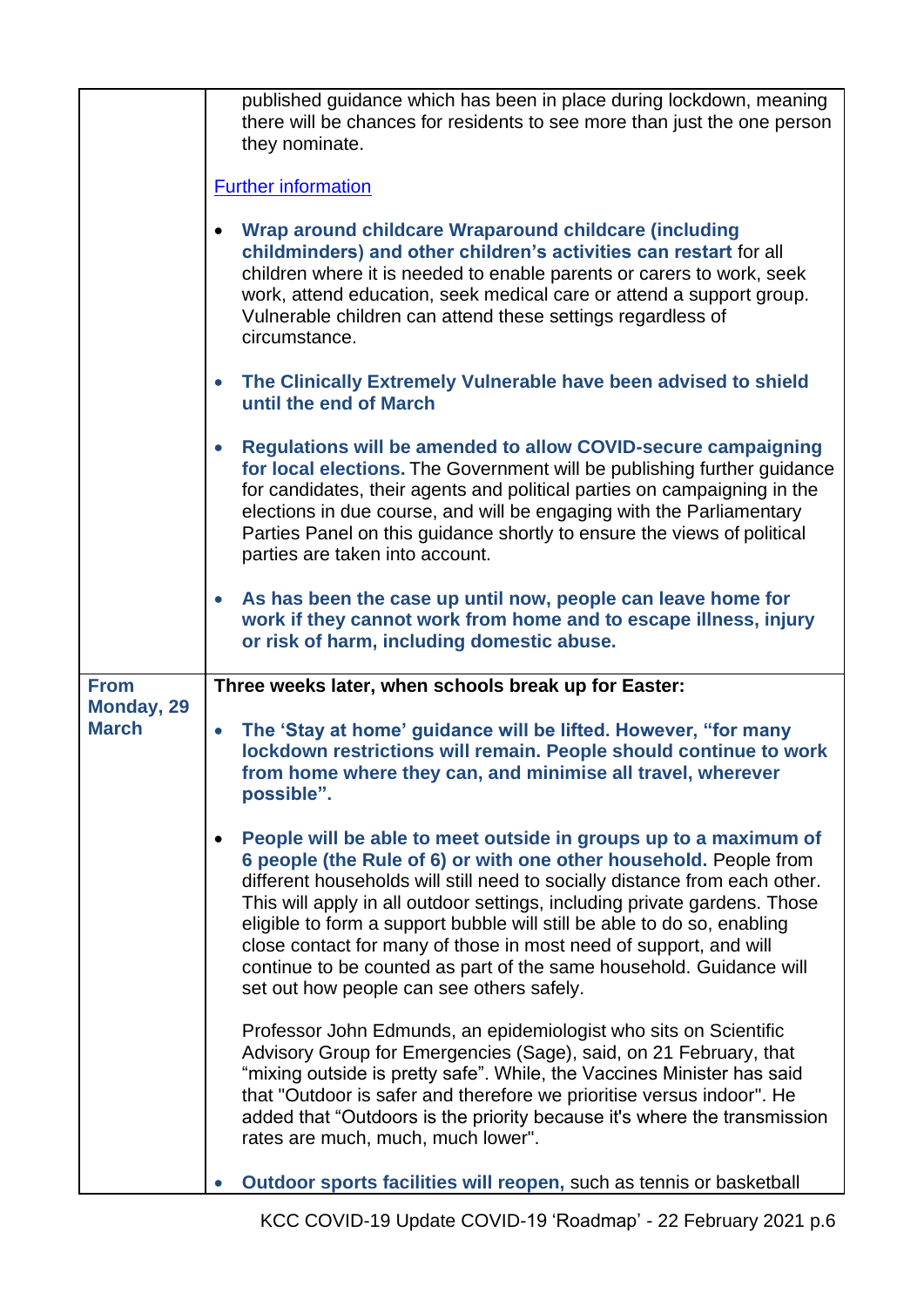| courts. These facilities, such as tennis and basketball courts, and<br>swimming pools, can be used by people in line with the wider social<br>contact limits.                                                                                                                                                                                                                                                                                                                                                                                                                                            |
|----------------------------------------------------------------------------------------------------------------------------------------------------------------------------------------------------------------------------------------------------------------------------------------------------------------------------------------------------------------------------------------------------------------------------------------------------------------------------------------------------------------------------------------------------------------------------------------------------------|
| Formally organised outdoor sports - for adults and under 18s -<br>$\bullet$<br>can also restart and will not be subject to the gatherings limits, but<br>should be compliant with guidance issued by national governing bodies.                                                                                                                                                                                                                                                                                                                                                                          |
| All children will be able to access any outdoor childcare and<br>$\bullet$<br>supervised activities. Parent and child groups can also take place<br>outdoors with a limit of 15 attendees (children under five years of<br>age do not count towards the attendee limit.)                                                                                                                                                                                                                                                                                                                                 |
| Children will still only be able to attend indoor childcare, or<br>$\bullet$<br>supervised activities, where doing so will allow parents, or carers,<br>to work, seek work, attend education, seek medical attention or<br>attend a support group. Vulnerable children can already attend these<br>settings regardless of personal circumstance and the Government will<br>ensure any other child eligible for Free School Meals will also be<br>able to do so - ensuring they can attend those that are part of the<br>Holiday Activities and Food Programme (HAF) running over the<br>Easter holidays. |
| Weddings will still be able to proceed with 6 attendees only but<br>$\bullet$<br>will no longer be limited to exceptional circumstances.                                                                                                                                                                                                                                                                                                                                                                                                                                                                 |

# **STEP 2**

**This would happen no earlier than 12 April, and an announcement would be made at least 7 days in advance. If Step 2 is delayed, subsequent steps will need to be pushed back in order to maintain the necessary five week period to assess the impact of each step and provide notice**

| <b>No earlier</b><br>than 12<br><b>April</b> | $\bullet$ | Additional premises will be able to reopen but should only be<br>visited alone, or with household groups.                                                                                                                                                                                    |
|----------------------------------------------|-----------|----------------------------------------------------------------------------------------------------------------------------------------------------------------------------------------------------------------------------------------------------------------------------------------------|
|                                              |           | Non-essential retail; personal care premises such as hairdressers,<br>salons and close contact services; and indoor leisure facilities<br>such as gyms and spas (but not including saunas and steam rooms,<br>which are due to open at Step 3) would reopen.                                 |
|                                              |           | Overnight stays away from home, in this country, will be permitted<br>and self-contained accommodation - those that do not require shared<br>use of bathing, entry/exit, catering or sleeping facilities - can also<br>reopen, though must only be used by members of the same<br>household. |
|                                              |           | Public buildings, such as libraries and community centres, would<br>be able to reopen.                                                                                                                                                                                                       |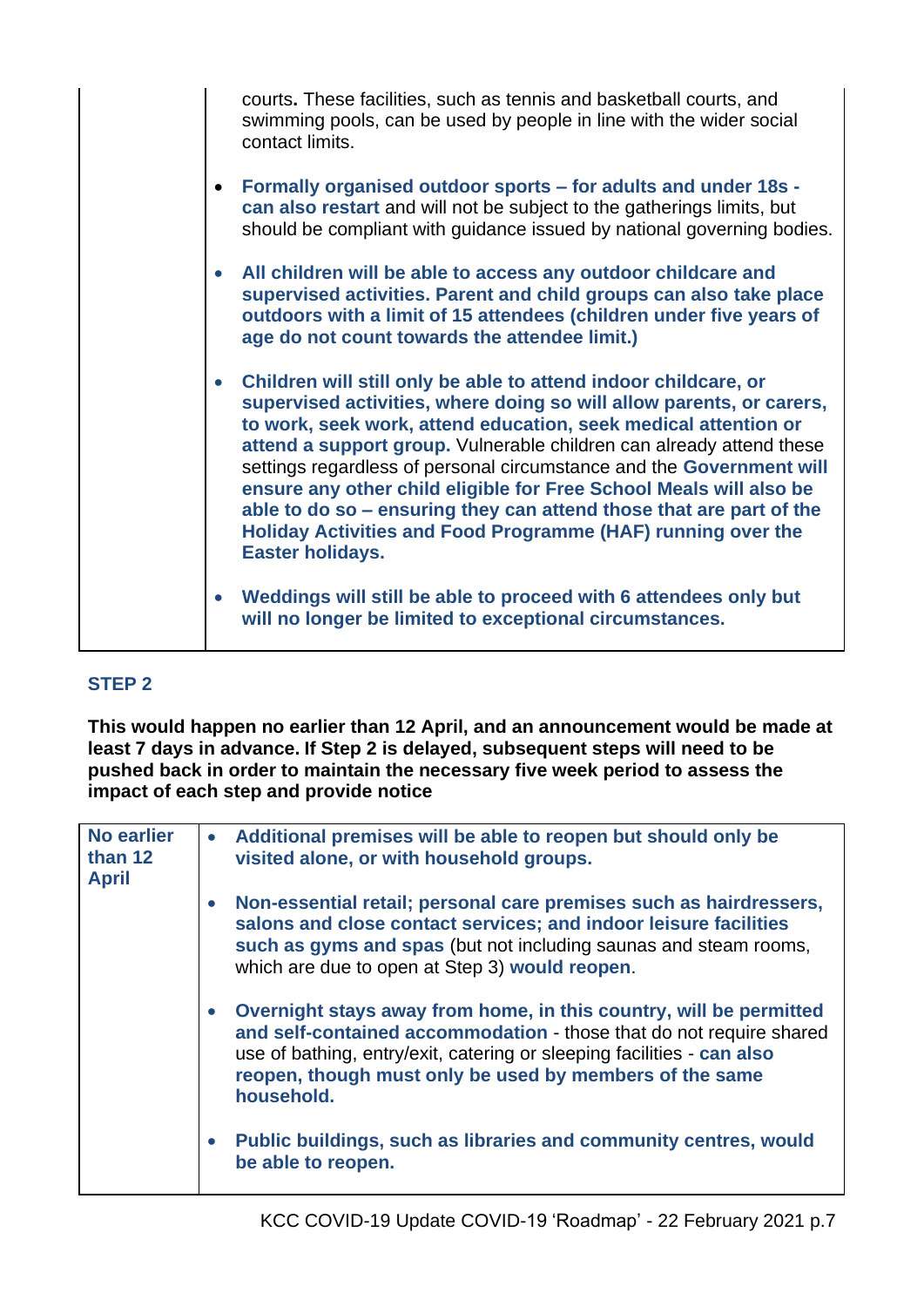| Activities such as driving tests would resume.<br>$\bullet$                                                                                                                                                                                                                                                                                                                                                                                                                                                                        |
|------------------------------------------------------------------------------------------------------------------------------------------------------------------------------------------------------------------------------------------------------------------------------------------------------------------------------------------------------------------------------------------------------------------------------------------------------------------------------------------------------------------------------------|
| The majority of outdoor settings and attractions would also reopen,<br>$\bullet$<br>including outdoor hospitality, zoos, theme parks, drive-in cinemas<br>and drive-in performances events.                                                                                                                                                                                                                                                                                                                                        |
| Hospitality venues will be able to open for outdoor service, with no<br>$\bullet$<br>requirement for a substantial meal to be served alongside alcoholic<br>drinks, and no curfew. The requirement to order, eat and drink while<br>seated ('table service') will remain.                                                                                                                                                                                                                                                          |
| All newly open settings must abide by the social contact rules. The<br>$\bullet$<br>Government will continue to enforce restrictions and require businesses<br>to demonstrate robust strategies for managing the risk of transmission<br>and to ensure social distancing rules are followed. Councils and the<br>police will continue to provide support and advice to newly reopened<br>settings, enabling them to operate safely. Where businesses do not<br>follow the rules, the appropriate enforcement action will be taken. |
| These measures will be accompanied by mitigations including<br>$\bullet$<br>workforce testing and continued social distancing guidance.                                                                                                                                                                                                                                                                                                                                                                                            |
| People should continue to work from home where they can,<br>minimise domestic travel where they can. International holidays will<br>still be prohibited.                                                                                                                                                                                                                                                                                                                                                                           |
| Care homes visits: At Step 2, the Government will take a decision on<br>$\bullet$<br>extending the number of care home visitors to two per resident and set<br>out a plan for the next phase of visits.                                                                                                                                                                                                                                                                                                                            |
| All children would be able to attend any indoor children's activity,<br>including sport, regardless of circumstance.                                                                                                                                                                                                                                                                                                                                                                                                               |
| Parent and child groups of up to 15 people (not counting children<br>$\bullet$<br>aged under five years old) would restart indoors.                                                                                                                                                                                                                                                                                                                                                                                                |
| Weddings, receptions, and commemorative events including wakes<br>$\bullet$<br>will be able to take place with up to 15 attendees (in premises that<br>are permitted to open).                                                                                                                                                                                                                                                                                                                                                     |
|                                                                                                                                                                                                                                                                                                                                                                                                                                                                                                                                    |

#### **STEP 3**

**This would happen no earlier than 17 May, and an announcement would be made at least 7 days in advance.**

| <b>No earlier</b><br>than 17<br><b>May</b> | • In Step 3, all but the most high-risk sectors would be able to<br>reopen. In all sectors, COVID-Secure guidance would remain in<br>place and premises must not cater for groups larger than the legal<br>limits. |
|--------------------------------------------|--------------------------------------------------------------------------------------------------------------------------------------------------------------------------------------------------------------------|
|--------------------------------------------|--------------------------------------------------------------------------------------------------------------------------------------------------------------------------------------------------------------------|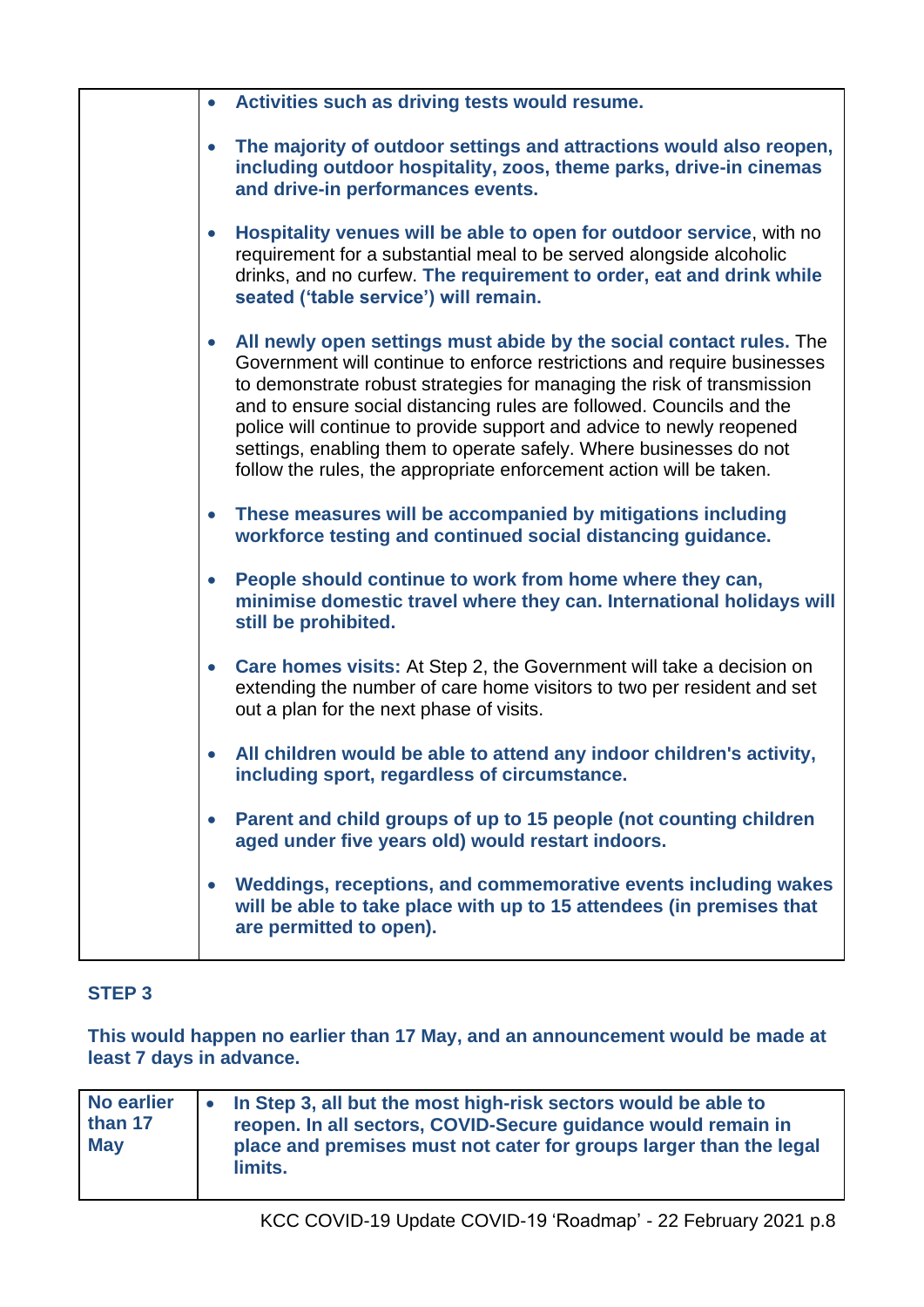|           | At Step 3, the Government will further ease limits on social contact,<br>enabling the public to make informed personal decisions.                                                                                                                                                                                                                                                                                                                                                                                                                                                                                |
|-----------|------------------------------------------------------------------------------------------------------------------------------------------------------------------------------------------------------------------------------------------------------------------------------------------------------------------------------------------------------------------------------------------------------------------------------------------------------------------------------------------------------------------------------------------------------------------------------------------------------------------|
| $\bullet$ | As soon as possible, and no later than Step 3, the Government will<br>update its advice on social distancing between friends and family.                                                                                                                                                                                                                                                                                                                                                                                                                                                                         |
| $\bullet$ | The Government will lift most legal restrictions on meeting others<br>outdoors, but gatherings of more than 30 people outdoors will<br>remain illegal. Indoors, people will be able to meet socially in a<br>group of 6, or with 1 other household, though it may be possible to<br>go further than this at Step 3 depending on the data. People will be<br>asked to follow guidance on how to meet safely, for example by<br>minimising the size of gatherings and meeting outdoors where<br>possible.                                                                                                          |
|           | The Government will continue to advise the public to work from<br>home where they can.                                                                                                                                                                                                                                                                                                                                                                                                                                                                                                                           |
| $\bullet$ | The Global Travel Taskforce will report on 12 April with<br>recommendations aimed at facilitating a return to international<br>travel as soon as possible while still managing the risk from<br>imported cases and Variants of Concern. Following that, the<br>Government will determine when international travel should<br>resume, which will be no earlier than 17 May.                                                                                                                                                                                                                                       |
|           | Sectors which would reopen from Step 3 include:                                                                                                                                                                                                                                                                                                                                                                                                                                                                                                                                                                  |
|           | a. Indoor hospitality, with no requirement for a substantial meal to<br>be served alongside alcoholic drinks, and no curfew. The<br>requirement to order, eat and drink while seated ('table service')<br>will remain.                                                                                                                                                                                                                                                                                                                                                                                           |
|           | b. Remaining outdoor entertainment, such as outdoor theatres and<br>cinemas.                                                                                                                                                                                                                                                                                                                                                                                                                                                                                                                                     |
|           | c. Indoor entertainment, such as museums, cinemas and<br>children's play areas.                                                                                                                                                                                                                                                                                                                                                                                                                                                                                                                                  |
|           | d. Remaining accommodation, such as hotels, hostels and B&Bs.                                                                                                                                                                                                                                                                                                                                                                                                                                                                                                                                                    |
|           | e. Adult indoor group sports and exercise classes.                                                                                                                                                                                                                                                                                                                                                                                                                                                                                                                                                               |
|           | f. Some large events, including conferences, theatre and concert<br>performances and sports events. Controlled indoor events of up<br>to 1,000 people or 50% of a venue's capacity, whichever is<br>lower, will be permitted, as will outdoor events with a capacity of<br>either 50% or 4,000 people, whichever is lower. The Government<br>will also make a special provision for large, outdoor, seated<br>venues where crowds can be safely distributed, allowing up to<br>10,000 people or 25% of total seated capacity, whichever is<br>lower. In addition, pilots will run as part of the Events Research |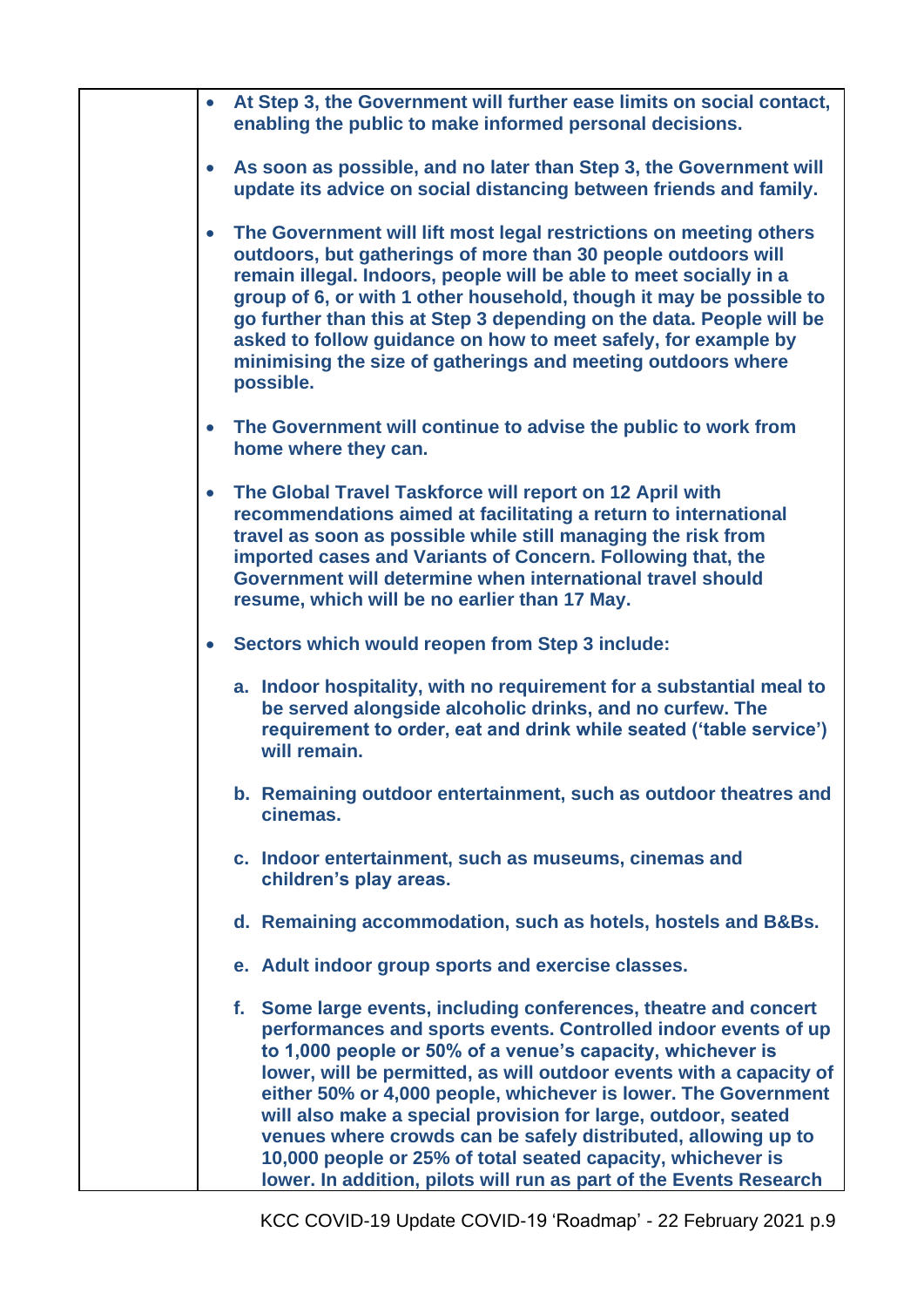| Programme to examine how such events can take place without<br>the need for social distancing using other mitigations such as<br>testing.                                                                                                                    |
|--------------------------------------------------------------------------------------------------------------------------------------------------------------------------------------------------------------------------------------------------------------|
| Weddings, receptions, funerals, and commemorative events<br>including wakes would be able to proceed with up to 30 attendees.<br>A broader range of stand-alone life events will also be permitted at<br>this step, including bar mitzvahs and christenings. |

## **STEP 4**

**This would happen no earlier than 21 June, and an announcement would be made at least 7 days in advance.**

| <b>No earlier</b><br>than 21<br>June | With appropriate mitigations in place, by Step 4, the Government<br>$\bullet$<br>aims to:                                                                                                                                                                                                                  |
|--------------------------------------|------------------------------------------------------------------------------------------------------------------------------------------------------------------------------------------------------------------------------------------------------------------------------------------------------------|
|                                      | a. Remove all legal limits on social contact, publishing accompanying<br>guidance on how best to reduce the risk of transmission and<br>protect ourselves and loved ones;                                                                                                                                  |
|                                      | b. Reopen the remaining closed settings, including:                                                                                                                                                                                                                                                        |
|                                      | $\circ$ Nightclubs<br>Enable large events, including theatre performances, above the<br>$\circ$<br>Step 3 capacity restrictions, subject to the outcome of the<br>scientific Events Research Programme and potentially using<br>testing to reduce the risk of infection, subject to further<br>evaluation. |
|                                      | c. Remove all limits on weddings and other life events, subject to the<br>outcome of the scientific Events Research Programme.                                                                                                                                                                             |
|                                      | Some measures may be required even after all adults have been<br>$\bullet$<br>offered a vaccine, because neither coverage nor effectiveness of<br>the vaccine will be 100%.                                                                                                                                |

#### **Government reviews**

- **Government will conduct four reviews which will consider different aspects of how the UK should handle COVID-19 from summer onwards:**
	- **COVID status certification**

COVID status certification involves using testing or vaccination data to confirm in different settings that people have a lower risk of transmitting COVID-19 to others. The Government will review whether COVID-status certification could play a role in reopening the economy, reducing restrictions on social contact and improving safety.